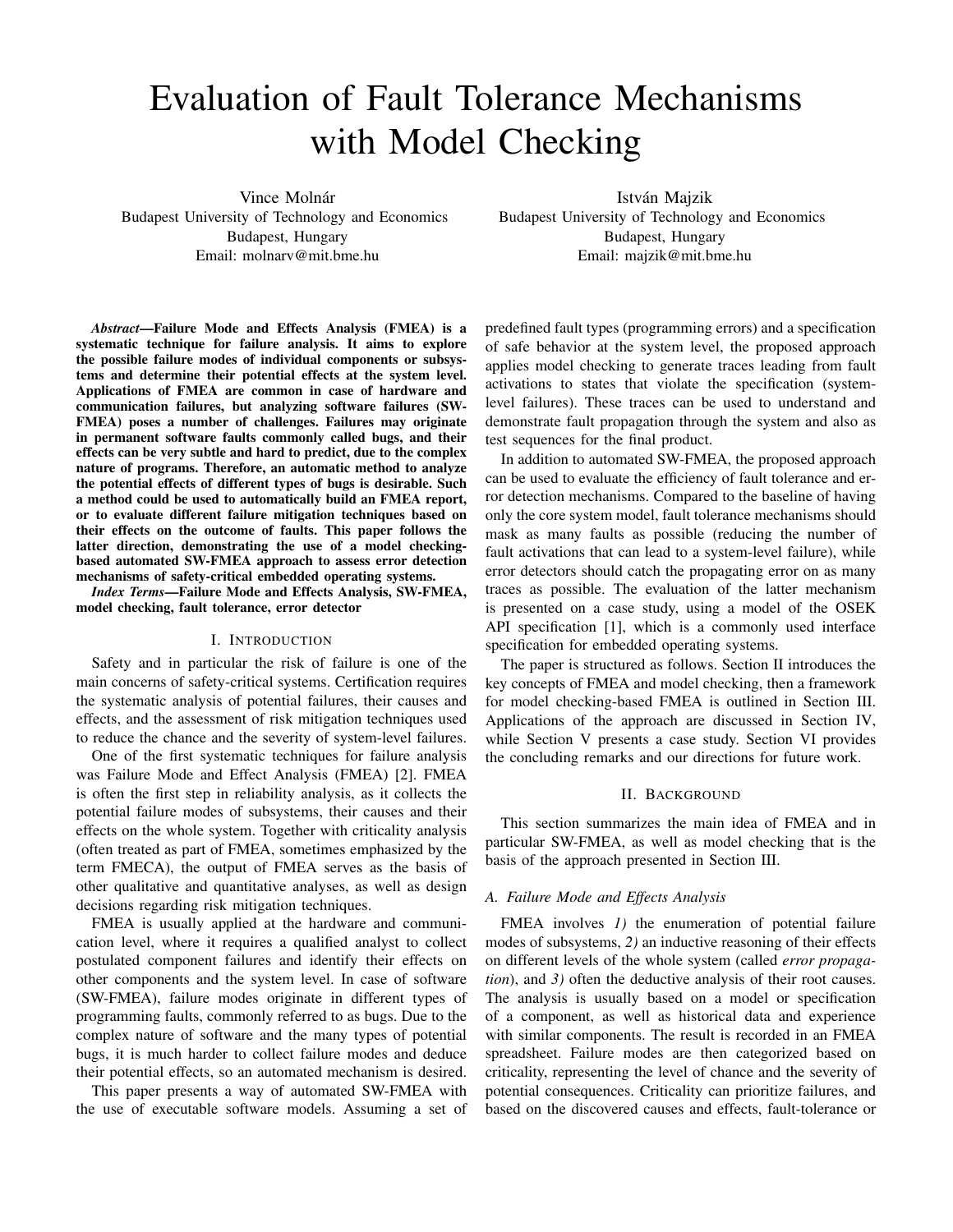error detection mechanisms can be designed to mask or detect faults to ensure fail-safe operation of the system.

There are three main concepts related to error propagation. A *failure* is an incorrect system function, i.e., an observable invalid state. An *error* is a latent invalid state that has no observable effects yet. Finally, a *fault* is the cause of a failure, which can be either some kind of defect (physical or design) or the failure of a related subsystem.

During error propagation, an *activated fault* can cause an error, which will turn into a failure once it becomes observable (e.g., by crossing an interface). FMEAs are usually performed on many levels during the design of a system, so a failure of a component is often a fault in another one. FMEA usually assumes that only a single failure mode exists at a time.

*Software FMEA:* When performing FMEA on software components, failure modes are usually caused by programming (or configuration) errors. The challenge of analyzing them is twofold. First, it is very hard to come up with a realistic set of programming faults (called a *fault model*). The source of bugs is almost always a human, and the most typical faults highly depend on the programming language and the domain as well. Constructing a realistic fault model is therefore even harder in case only a design model is available. Secondly, the effects of a bug is hard to track as it evolves in a complex system.

This paper focuses on the challenge of analyzing the effects of programming faults. The problem of designing proper fault models is not discussed here, we refer to the fact that it is also an important challenge in the field of *mutation-based testing*. For an extensive overview of mutation-based testing and fault models, the reader should refer to [7].

Most of the previous approaches to SW-FMEA build on software testing (e.g., [8]), injecting faults directly into the program code and running a set of tests to see any possible global effects. Model-based SW-FMEA has also been proposed recently [4] based on executable software models, model-level fault injection and simulations. Another approach, similar to the one presented in this paper, uses model checking to detect the violation of the system-level specification in case active faults are present [5]. The common features of these approaches include a predefined set of faults injected into the code or model, a description of system-level failures/hazards, and some sort of execution (either testing, simulation or model checking) to generate traces connecting the first two.

Our approach presented in Section III improves existing model checking-based SW-FMEA by optimizing fault activations and using monitors instead of a formal specification.

# *B. Model Checking*

*Model checking* is an automated formal verification technique used to verify whether a system satisfies a requirement or not. This is done by systematically (and typically exhaustively) analyzing the states and/or possible behaviors of the system model (i.e., the *state space*). If the specification is violated, model checkers prove it with a *counterexample*.



Fig. 1: Overview of the presented approach.

In this work, the tool SPIN was used as a model checker [6]. SPIN is an explicit model checker (using an explicitly stored graph representation of the state space) capable of reachability analysis (is there a reachable "bad" state?) and linear temporal model checking (describing complex temporal behavior). Its strengths include its maturity, the rich set of configuration opportunities and the expressiveness of its input model, given in PROMELA (PROcess MEta LAnguage).

### III. MODEL CHECKING-BASED SOFTWARE FMEA

The approach presented in this paper focuses on the "Effect Analysis" part of FMEA. Assuming a set of possible faults (failure modes) in the software and a characterization of system-level failures, it examines an executable model of the system to generate traces leading to system-level failures.

The process (shown in Figure 1) starts with fault injection, when the input model is transformed into an analysis model containing faults that can be turned on or off. It is assumed that there is an oracle model that allows the detection of system level failures (see Section III-2 for details), so the model checker can analyze the model to check if any fault can cause a system-level hazard. The output is a set of traces that lead from every dangerous fault activation to reachable system-level failures.

*1) Fault Injection:* The method requires a fault model in terms of the modeling language. Here, a fault model is assumed to be a set of alterations (mutations) that can be applied on the model. The actual alteration is performed by adding a *trigger variable* to activate or deactivate the fault, i.e., with the trigger variable set to *false*, the model should behave correctly, while a value of *true* should cause an erroneous state when the affected part is executed. Note that trigger variables become part of the system as auxiliary state variables.

Using the trigger variables, a number of different fault types can be modeled. First, a fault can be permanent (only nondeterministic  $false \rightarrow true$  transitions) or transient (nondeterministic  $true \rightarrow false$  transitions are also present). Although in case of software bugs, the faults are usually permanent, it is sometimes useful to have transient faults to simulate the effects of hardware faults as well. Second, it is sometimes desired to restrict the number of faults in the system to at most one, or in some cases at most two.

By injecting the fault activation mechanism into the model, a model checker is free to choose which fault to activate by setting the trigger variables as long as it meets the restrictions.

*2) Failure Detection:* The traditional approach in model checking is to provide a formal specification of the system. Automated FMEA can then check if the specification still holds in the presence of faults (as described in [5]).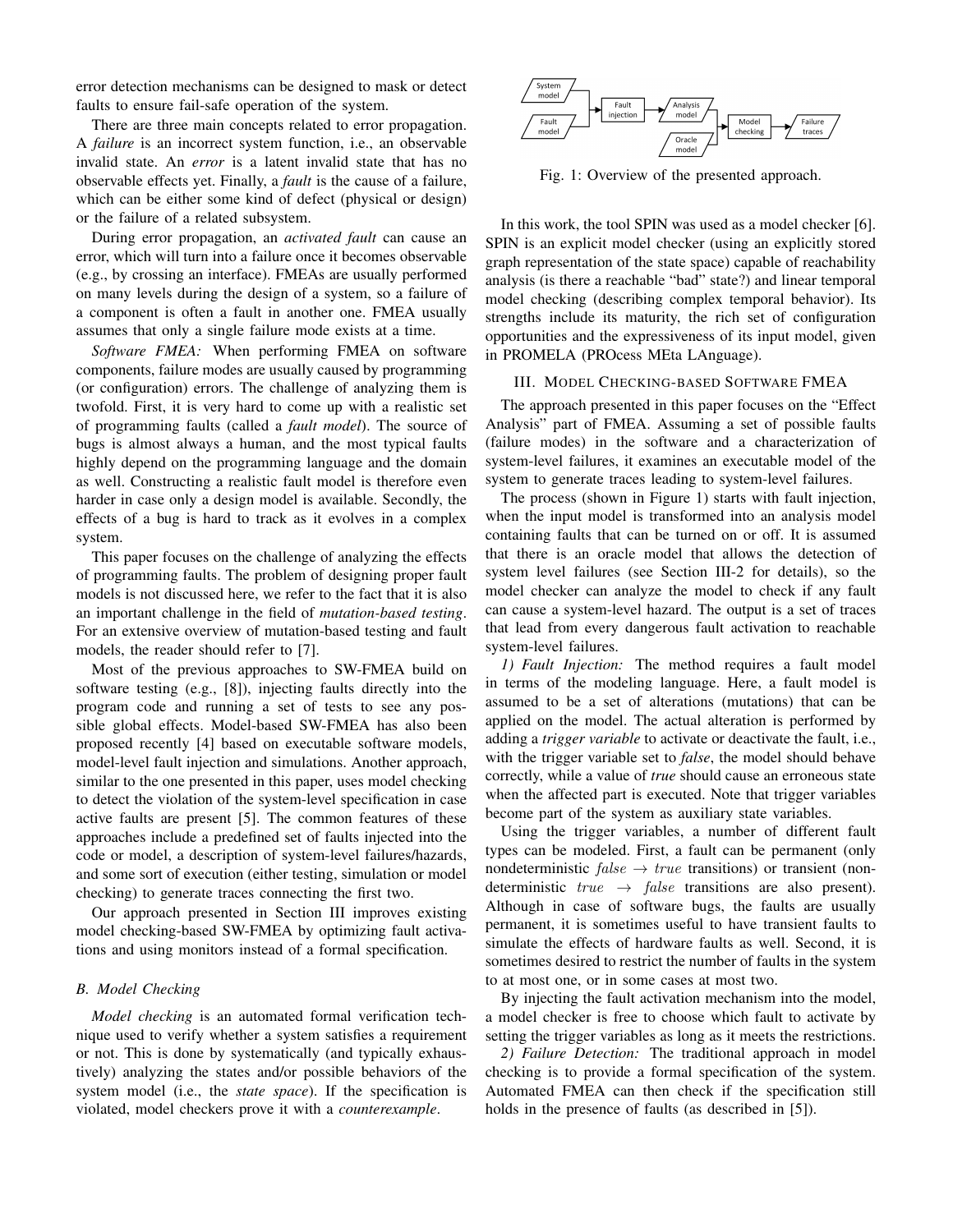

Fig. 2: Shape of the state space with eager and lazy evaluation.

In this work, we suggest an alternative that is closer to a safety engineer's viewpoint. Instead of specifying a failure (or the correct behavior), it is sometimes easier to model a component to detect and signal requirement violations. Such a model can be idealistic (e.g., it may observe every detail of the system or have infinite memory), since its only role is to provide a definition for system-level failures, it does not have to be implemented in the real system. Due to these properties, we will call this idealistic component an *oracle*. Depending on the goals and the domain, an oracle can be a reference model or a more permissive abstract contract.

*3) Failure traces:* From the extended model and the oracle, the model checker will be able to generate a set of traces leading to system-level failures. From each trace, we can extract the values of the trigger variables (i.e., which faults were activated) and the location of the system-level failure detected by the oracle. If the oracle can classify the failure, this information can also be retrieved.

*4) Efficiency and Lazy Evaluation:* Model checking is highly sensitive to the size and potential values of the state vector. Unfortunately, adding a set of nondeterministic boolean variables (here the trigger variables) increases the number of potential states exponentially. Moreover, if permanent faults are modeled in such a way that the initial activation is random, the number of initial states immediately blows up exponentially.

In order to avoid the combinatoric explosion, we suggest a "lazy" strategy to evaluate fault activations. Let the trigger variables have ternary values, with the third value being *undefined*, also being the initial value. By injecting additional logic to access the value of trigger variables, it is possible to defer the valuation and have identical states for multiple fault configurations up to an actual fault activation. This effect is illustrated in Figure 2.

# IV. EVALUATION OF FAULT TOLERANCE MECHANISMS AND ERROR DETECTORS

Section III outlined a general approach to model checkingbased automated SW-FMEA. In this section, we present two novel applications of the method to evaluate fault tolerance mechanisms and error detectors. The goal is to measure the efficiency of these mechanisms by analyzing what type of faults they can mask or detect, respectively.

For an "absolute" measure, one can use an idealistic oracle (like we suggested in Section III-2) as a baseline and "upper bound" on the efficiency of realistic approaches. In case of error detectors, it is also possible to compute the *relative*

*efficiency* of two solutions, i.e., how much "better" or "worse" is one of them compared to the other.

The measurement setting is the following. In case of error detectors, we first run a check with the oracle (or the first detector) to get the total number of traces leading to observable failures (denoted T as *total*), then we measure the same number (denoted D as *detected*) with the evaluated (or second). In case of fault tolerance mechanisms, both steps use the oracle, with the mechanism coupled with the system in the second step. Efficiency is then defined as follows.

- In case of error detectors, the efficiency is  $E = D/T$ .
- In case of fault tolerance mechanisms, the efficiency is  $E = (T - D)/T$ .

Efficiency can also be defined in case of fault types (or failure modes), giving a more detailed picture about the evaluated technique. By obtaining a number describing the efficiency of different approaches, we hope to help design decisions concerning what error detectors and fault tolerance mechanisms to use (possibly in some combination).

# V. OSEK API – A CASE STUDY

To demonstrate the merits of the proposed approach, we used the model of the OSEK API [1], a common interface definition for safety-critical embedded operating systems. In a related project<sup>1</sup>, an OSEK-compliant real-time operating system targeting the automotive industry had to be certified according to ISO 26262 [3]. The developers of the OS wanted to add fault tolerance and monitoring techniques addressing potential programming errors, both from the side of the OS and client applications. To aid design decisions, we have developed the presented approach to evaluate different solutions still in the modeling phase. For the analysis, we used a model of the OSEK API and a set of test programs (both correct and incorrect) taken from [9] and a set of error detectors with assertions providing the "error signals".

The OSEK API provides a set of interface functions with their syntaxes and also the semantics of the implemented OS primitives. The API defines primitives for task handling and scheduling; resource, interrupt and event handling; semaphores and messaging; as well as times and alarms. For the case study, we used a model describing the Task API, the Resource API and the Event API.

We have modeled two types of error detectors: as the idealistic oracle, a (fault-free) Reference Model that is compared to the state of the OSEK model after each interface call (according to the Master-Checker pattern); as well as a simple Priority Checker that observes only the priorities of scheduled tasks. The Priority Checker can detect if the scheduler violates the priorities, for example by preempting a task to run another one with lower priority.

# *A. Implementation of Automated SW-FMEA*

We have implemented the approach described in Section III based on the model checker SPIN. Fault injection was per-

<sup>&</sup>lt;sup>1</sup>This work has been partially supported by the CECRIS project, FP7–Marie Curie (IAPP) number 324334.